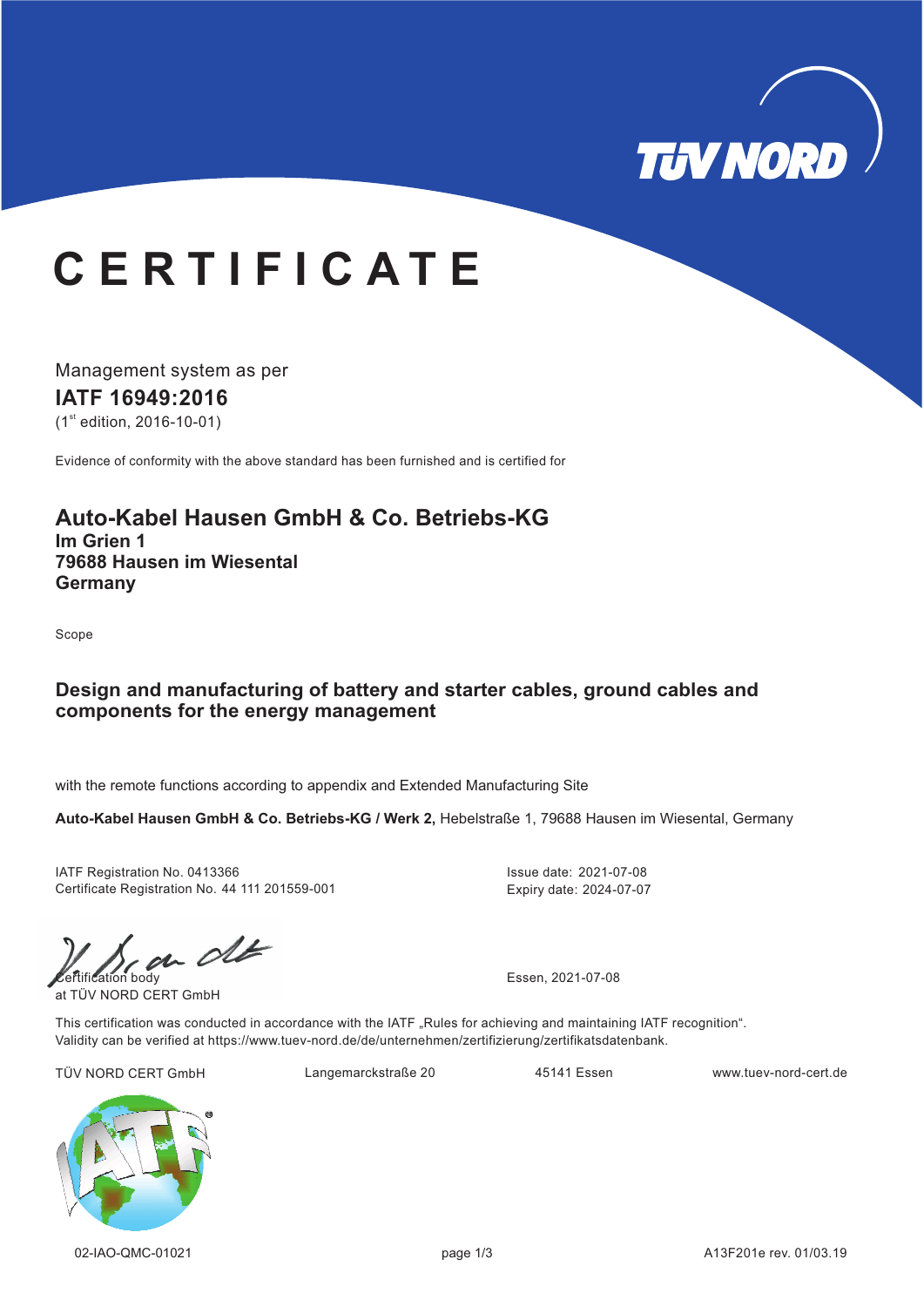

# **C E R T I F I C A T E**

Appendix to IATF Registration No. 0413366 Certificate Registration No. 44 111 201559-001

### **IATF 16949: 16 20**

 $(1<sup>st</sup>$  edition, 2016-10-01)

## **Remote Functions Function**

Auto-Kabel Management GmbH, Headquarter Hausen Germany Im Grien 1 79688 Hausen im Wiesental

Auto-Kabel Management GmbH Betriebsstätte Germany Hamburgring 42 41179 Rheindalen

Auto-Kabel Management GmbH Betriebsstätte **Germany** Porschestrasse 78 38440 Wolfsburg

Auto-Kabel Management GmbH Betriebsstätte Germany Frankfurter Ring 193a 80807 München

Auto-Kabel Management GmbH Betriebsstätte **Germany** Bahnofsplatz 1 65423 Rüsselsheim

Aftersales, Contract review, Customer service Facilities management, Finance Information technologies, Internal audit management Policy making, Process design, Product design Purchasing, Quality system management, Sales Strategic planning, Supplier management Training, Warehousing, Warranty management

Aftersales, Contract review, Customer service Laboratory, Process design, Product design R&D, Sales, Strategic planning

Aftersales, Contract review, Customer service Product design, Sales, Warranty management

Aftersales, Contract review, Customer service Product design, Sales, Warranty management

Aftersales, Customer service Sales, Warranty management

This certification was conducted in accordance with the IATF "Rules for achieving and maintaining IATF recognition". Validity can be verified at https://www.tuev-nord.de/de/unternehmen/zertifizierung/zertifikatsdatenbank.

TÜV NORD CERT GmbH Langemarckstraße 20 45141 Essen www.tuev-nord-cert.de